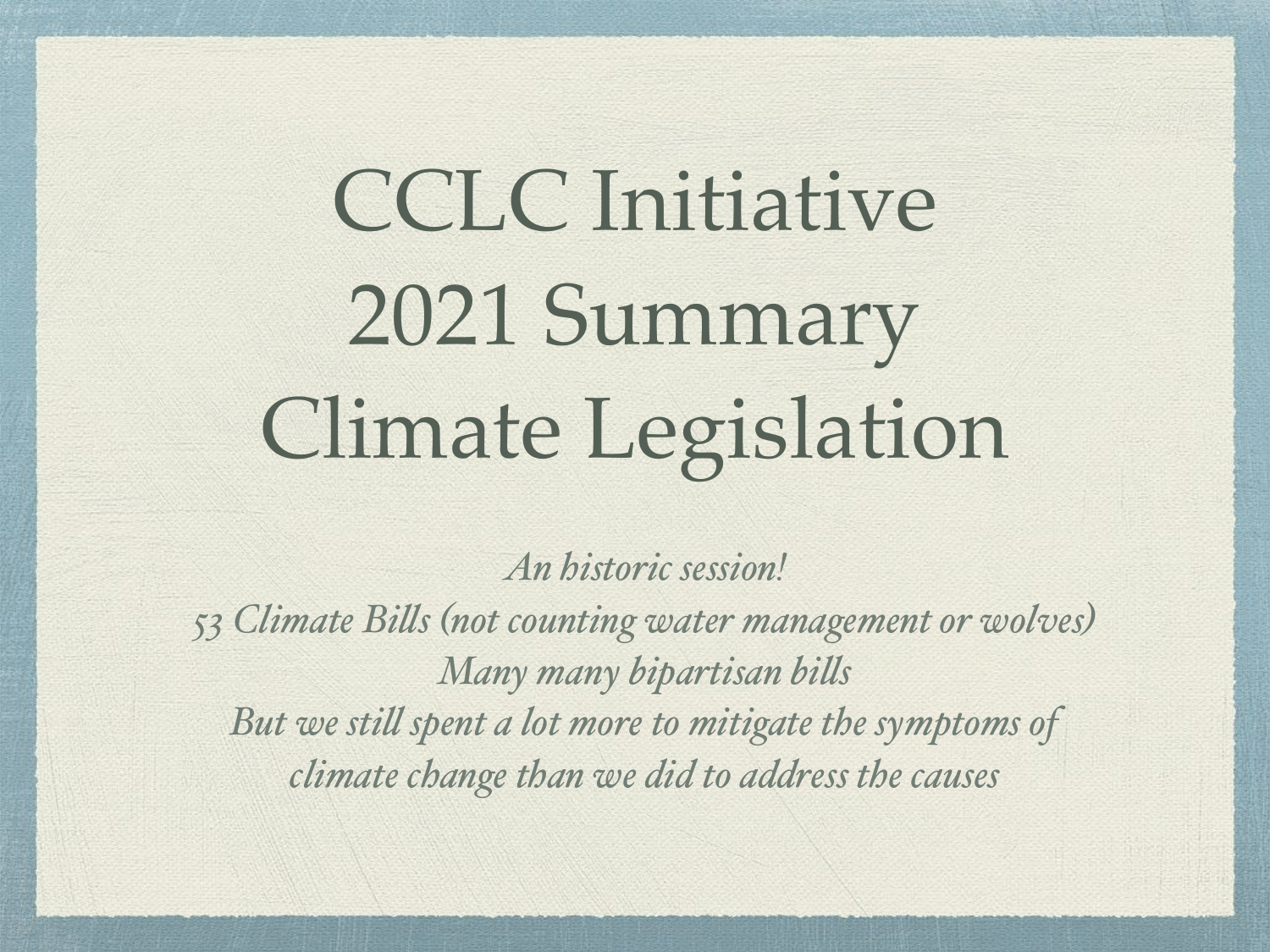### Utilities

**[Modernize The PUC](http://leg.colorado.gov/bills/sb21-272)** Provides access to outside experts while limiting conflicts of interest; Requires rules for retiring RECs; Requires resource plans to include social cost of carbon and CO2e **| [Encourage Renewables](http://leg.colorado.gov/bills/SB21-261)** Raising the allowable capacity to 200% (from 120%); allows resale of solar energy on- or off-site I **[Study CCE](https://leg.colorado.gov/bills/hb21-1269)** Choose alternative wholesale electricity suppliers | **[Modernize Transmission Infrastructure](https://leg.colorado.gov/bills/sb21-072)** creating the Colorado Electric Transmission Authority (CETA) which can collect up to 35% Net Present Value Savings for the first 2 years | **[Gas Utility Inspection](https://leg.colorado.gov/bills/sb21-108)** Defines a fee/fine structure large enough (\$200K/day) to add up to 20 more inspectors for our gas gathering and transmission pipelines

**[Reduce Methane Emissions](http://leg.colorado.gov/bills/SB21-264)** Creates Clean Heat Plans to reduce methane by 6% by 2025 from 2015 levels, of which 2% must be recovered methane, and 22% by 2030 of which 6% must be recovered methane; Requires social cost of carbon and social cost of methane except that methane is calculated on a 100-year scale; Can raise the ratepayers gas bill by 2.5% | **[Promote Innovative Clean Energy](http://leg.colorado.gov/bills/HB21-1324) Allows projects that never go into effect or are knowingly** not cost-effective to be charged to ratepayers, but Includes provision for encouragement of site location in an coal plant retirement area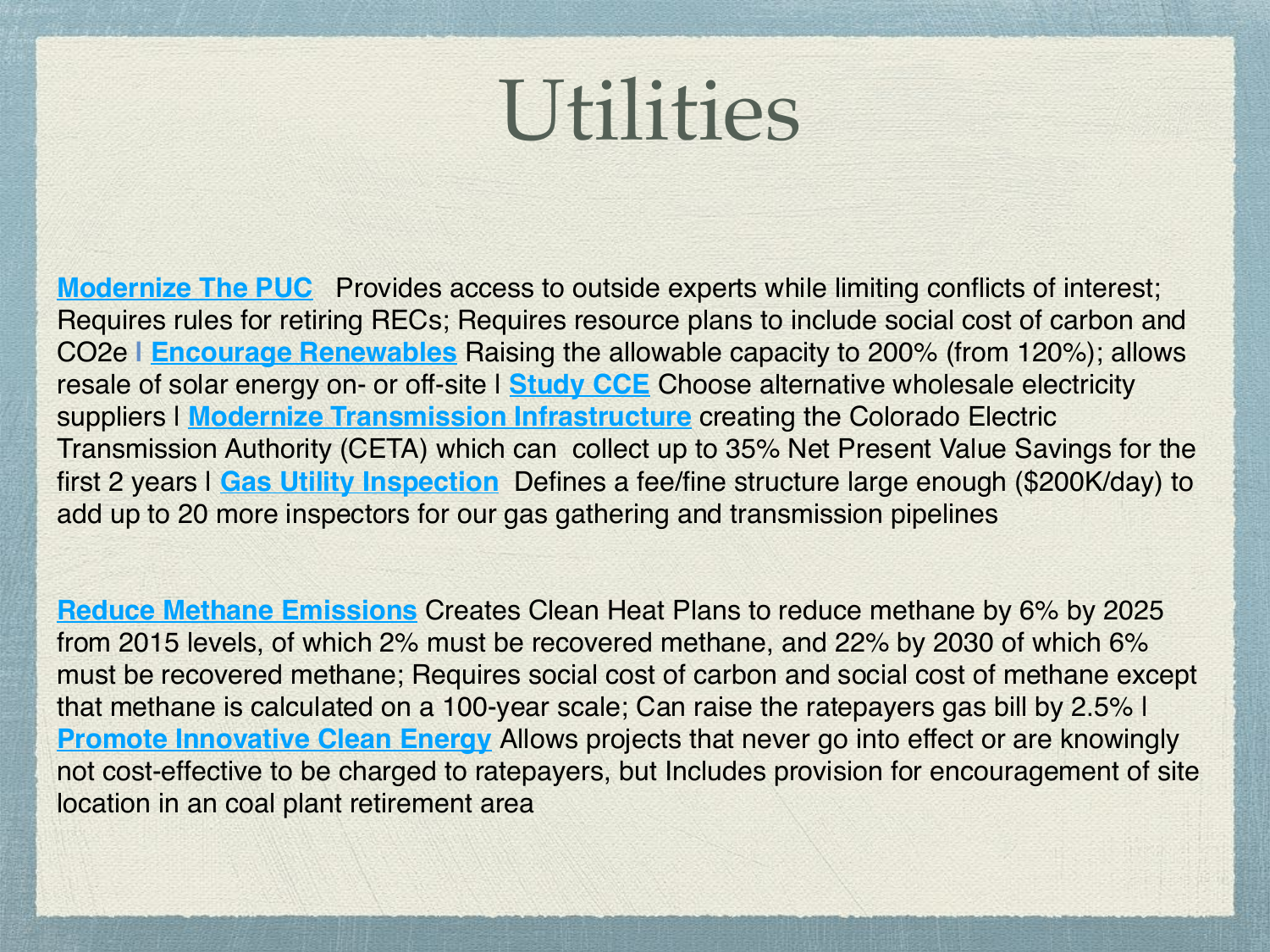#### Built Environment

**[Demand-side Management \(DSM\)](http://leg.colorado.gov/bills/HB21-1238)** addressing energy efficiency programs; Includes social cost of carbon AND social cost of methane (based on federal std); Specifies mandatory funding for low income and DICs; Includes insulation, weatherization, conservation, load Mgmt (demand response), and conversion from gas appliances | **[Electric Utility Promote Beneficial Electrification](http://leg.colorado.gov/bills/SB21-246)** Encourage beneficial electrification, which complements 1238 above and requires PUC to define targets for DSM and methane reductions | **[Energy Performance For Buildings](http://leg.colorado.gov/bills/HB21-1286)** requiring owners of 20K sq ft + buildings to collect and report on energy-use benchmarking data and comply with performance standards related to energy and greenhouse gas emissions | **[Global](http://leg.colorado.gov/bills/HB21-1303)  [Warming Potential For Public Project Materials](http://leg.colorado.gov/bills/HB21-1303)** | Concerning measures to limit the global warming potential for certain materials used in public projects. This bill addresses components like concrete and asphalt and is the most comprehensive in the nation

**[Colorado Energy Office Energy Fund](https://leg.colorado.gov/bills/sb21-230)** I \$40M from the general fund to the energy fund to finance programs of the Colorado Energy Office | **[Weatherization Grants](http://leg.colorado.gov/bills/SB21-231)** | \$3M from the general fund to the energy fund to finance the weatherization assistance program of the Colorado Energy Office. | **[Renewable And Clean Energy Project Grants](http://leg.colorado.gov/bills/HB21-1253)** | \$5M to the local government severance tax fund to fund grants to local governments for renewable and clean energy infrastructure projects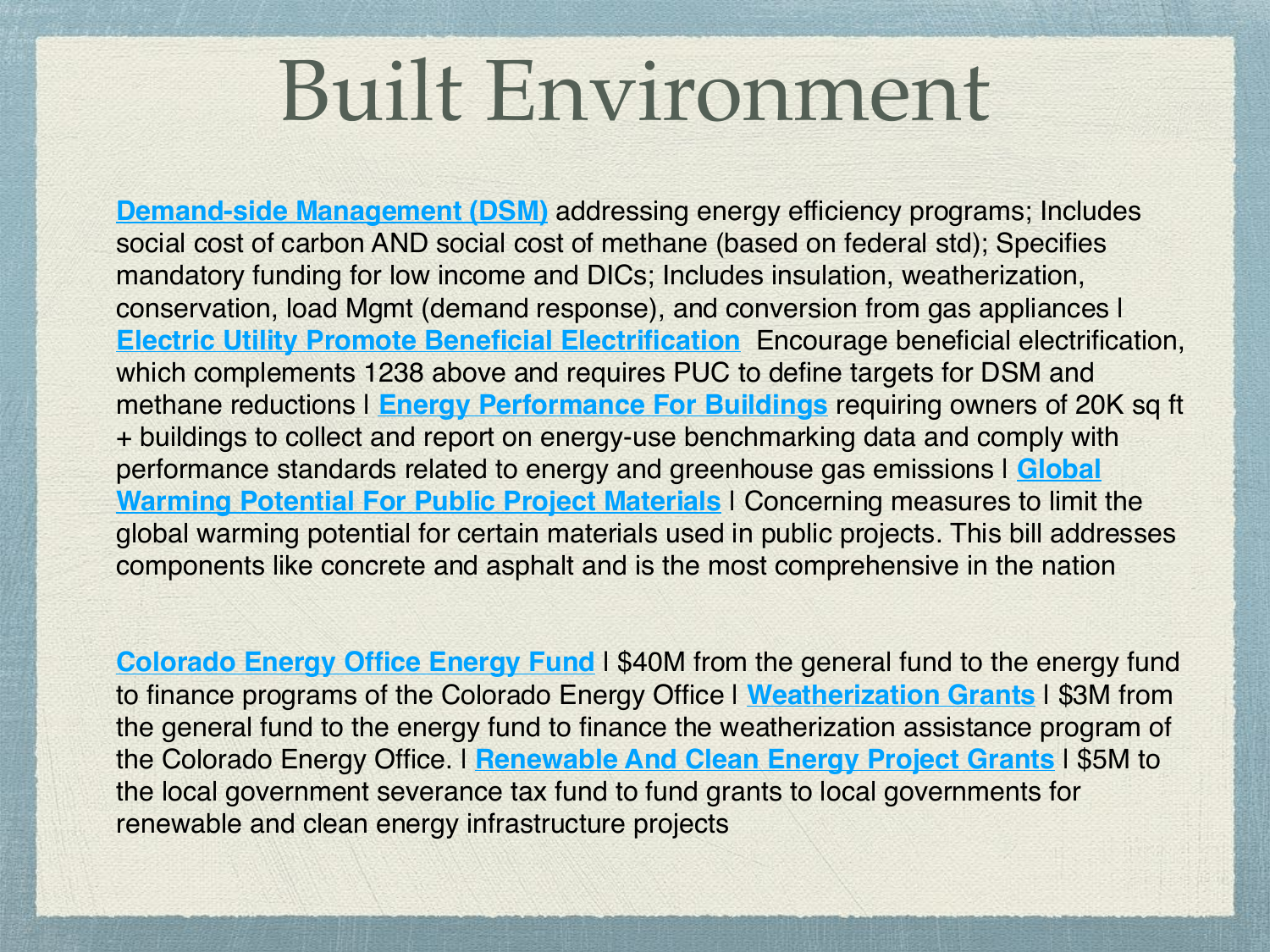### GHGs Reductions

**[Sustainable Transportation](https://leg.colorado.gov/bills/sb21-260)** I Creating new sources of dedicated funding and new state enterprises for roads & bridges, and support the widespread adoption of electric motor vehicles, and mitigate environmental and health impacts of transportation system use; and expanding authority for regional transportation improvements; 4 new clean transportation Enterprises: Clean Fleet (in CDPHE), Clean Transit (in DOT), Non-Attainment Area (in DOT), and Community Access (In CEO); Establishes social cost of GHGs as a pollutant; Lots of fees; Creates the EJ and Equity Branch in CDOT and requires them to work with DICs on traffic expansion | **[Create Front Range Passenger Rail District](http://leg.colorado.gov/bills/SB21-238)** | Concerning the front range passenger rail district, and, in connection therewith, creating the district, which is from NM to WY and includes connections to Amtrak and the Winter Park Express Train, as well as Northwest Rail Line Corridor with RTD | **[Additional Funding For Just](http://leg.colorado.gov/bills/HB21-1290)  [Transition](http://leg.colorado.gov/bills/HB21-1290)** I \$15M funding to provide just transition for coal transition workers and coal transition communities. | **[Regulate Air Toxics](http://leg.colorado.gov/bills/HB21-1189)** | HAPs (Hazardous Air Pollutants) removed from the bill but replaced with types of facilities and includes community monitoring (not just fenceline)